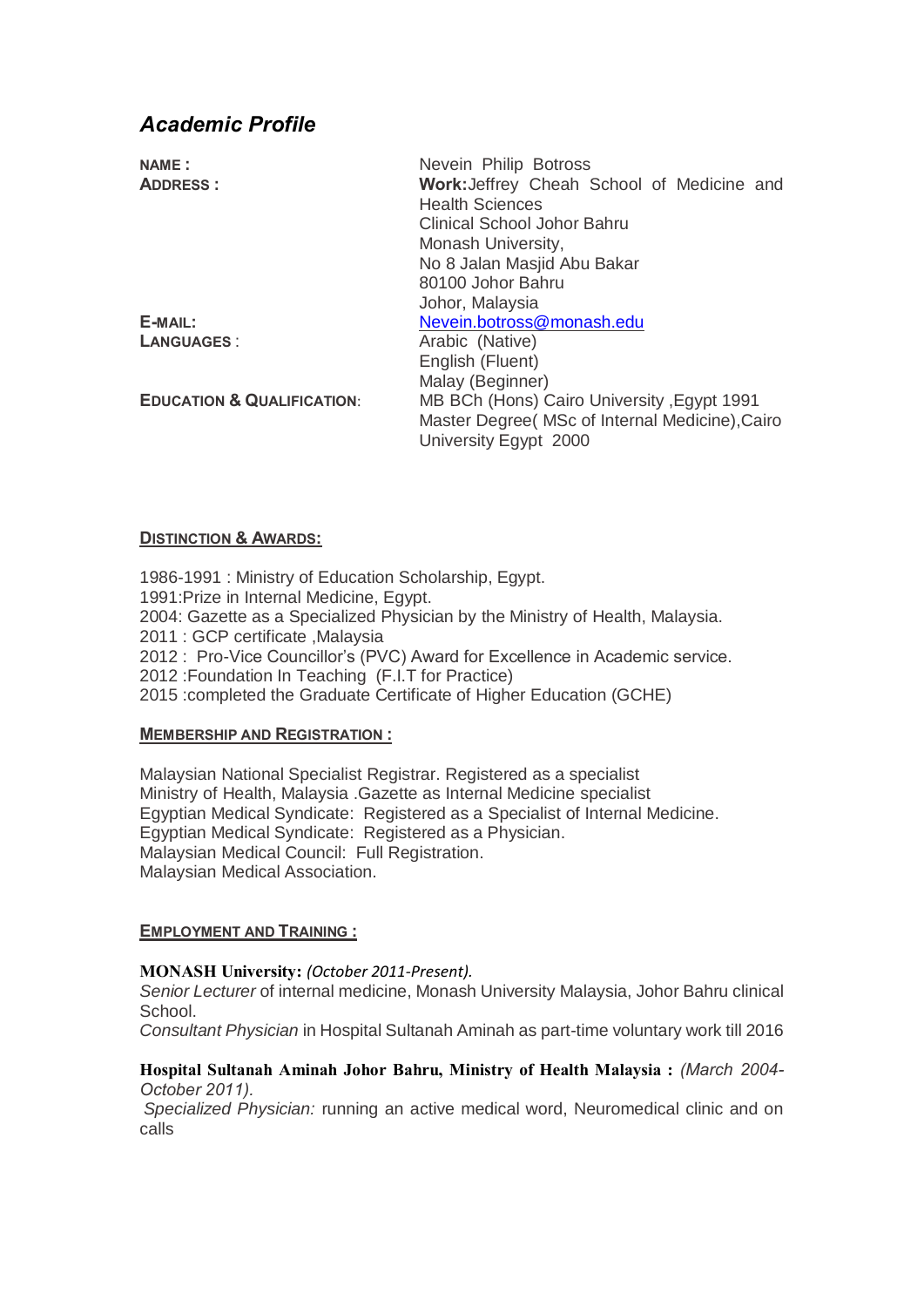#### **Medical Specialist Om El-Nour Medical Centre,Cairo Egypt** *From July 1997 to February 2004*

*SHO then Medical Specialist*, Medicine and Intensive Care

**The Ministry of Health Egypt** *From July 1997 to February 2004. SHO then Specialist of internal Medicine*

**The Coptic Hospital Cairo, Egypt:** *(From November 1994 to June 1997) SHO* Medicine, Cardiology and Intensive Care

## **The Ministry of Health Egypt** *From* March 1993 to April 1994 *General Practitioner*

**Cairo University Hospitals**, **Egypt :** *(From March 1992 to February 1993)* Pre-Registration House Officer, General Medicine, General Surgery, Obstetrics and Gynaecology, Ophthalmology, Paediatrics and Anasthesia.

#### **RESEARCH & PUBLICATIONS;**

- "The size of the Pancreases and the insulin level in non-insulin dependent diabetic patients" for Master Science Degree of Internal Medicine (Cairo University ,Egypt 2000) The aim of the study was to highlight the relationshipn between the size of the pancreas as measured by Ultrasonography and the amount of insulin in the blood as measured by the serum C-peptide level
- "Good's Syndrome (thymoma with immunodeficiency): An unusual clinical presentation of bulbar symptoms and peripheral neuropathy" at the Scottish Journal of Arts, Social Sciences and Scientific Studies - ISSN 2047-1278 VOLUME 4, ISSUE I SEPTEMBER, 2012 [http://scottishjournal.co.uk.](http://scottishjournal.co.uk/)
- "Chronic neuronopathic type of Gaucher's disease with progressive myoclonic epilepsy in the absence of visceromegaly and bone involvement": a case report, Nevein PB, Amgad AR, Viswanathan S, Rusli BN, Lock HN, Scott Med J. 2014 May;59(2):e1-6.
- Elangovan S, Ramadas A, Dominic NA, Botross NP,Arasoo VJT, Riad A & Qureshi AM (2015),Impact of Psychosocial Risk Factors on Health-Related Quality of Life: A Pilot Study among Breast Cancer Survivors in Johor Bahru. Malaysia. Indian Journal of psychiatry.15 (Suppl): S12
- Psychosocial factors and quality of life of breast cancer survivors, Oral presentation in the "Dubai International Conference in Higher Education 2015".
- Socio-Demography and Medical History as Predictors of Health-Related Quality of Life of Breast :Ramadas A, Qureshi AM, Dominic NA, Botross NP, Riad A, Arasoo VJT, & Elangovan S (2015). Cancer Survivors. Asian Pacific Journal of Cancer Prevention. 16 (4), 1479-1485
- Viswanathan S, Botross N, Rusli BN, Riad A. ["Acute disseminated encephalomyelitis](http://www.ncl.ac.uk/numed/staff/profile/amgadbotros.html#238032)  [complicating dengue infection with neuroimaging mimicking multiple sclerosis: A report of](http://www.ncl.ac.uk/numed/staff/profile/amgadbotros.html#238032)  [two cases.](http://www.ncl.ac.uk/numed/staff/profile/amgadbotros.html#238032)" *Multiple Sclerosis and Related Disorders* 2016, 10, 112–115.
- "Gut Microflora: Association between Appendectomy and Multiple Sclerosis and Neuromyelitis Optica" Best Poster Award, PACTRIMS Congress, Nov. 23-25 Nov. 2017, Vietnam.
- Dominic N.A. , Arasoo V.J.T., Botross N.P, Riad A., Biding C., Ramadas A. (2018)"Changes in health-related quality of life and psychosocial well-being of breast cancer survivors: Findings from a group-based intervention program in Malaysia"b . Asian Pacific Journal of Cancer Prevention, 19(7), pp.1809-1815.doi: 10.22034/APJCP. 2018.19.7.1809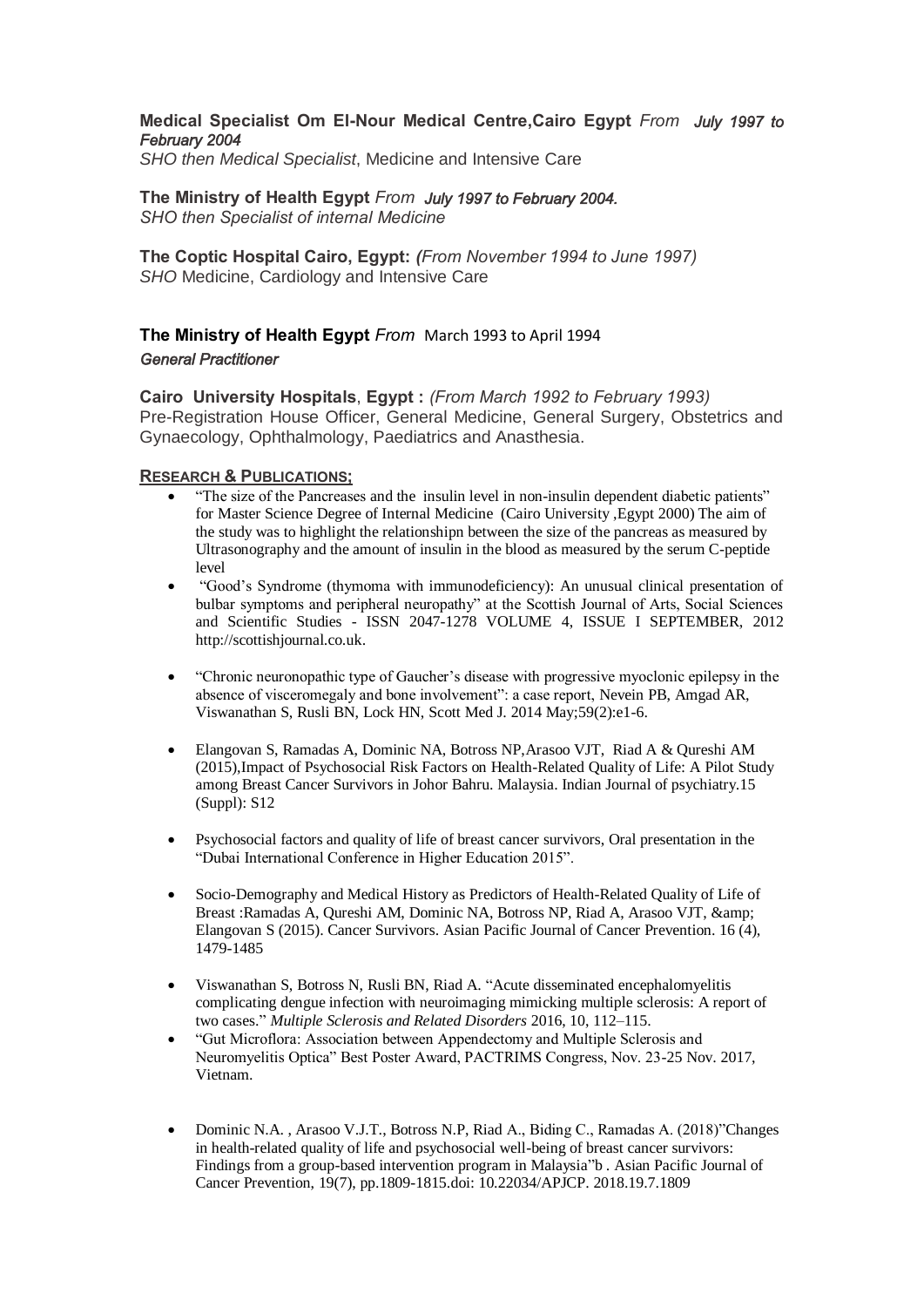- Sonia Elvina Stephen, Joel Lee Xiang Loong, Chan Kwok Hoong, Soo Min Lim, Nevein Philip Botross (2018), Acquired Haemophilia of Unknown Aetiology in an Elderly Man: Case report, American Journal of Case reports 2018,19:858-863.doi: 10.12659/AJCR,909228
- Dominic N., Thirunavuk Arasoo V, Botross N, Riad A, Biding C, Ramadas A "Changes in health-related quality of life and psychosocial well-being of breast cancer survivors: Findings from a group-based intervention program in Malaysia & quot: presentation and poster at The 5th Putrajaya International Conference on children,women ,elderly and people with disabilities 2018.
- $\bullet$
- Poster presentation at the 2nd IKN (Institute Kanser Negara) research day 2018."Idiopathic Acquired Haemophilia in an Elderly man" Sonia Elvina Stephen, Joel Lee Xiang Loong, Soo Min Lim, Nevein Philip Botross.
- Oral and Poster presentation in the Research week of CSJB, Monash University Malaysia 16- 19 July, 2018"Depression , Anxiety and Strss (DAS) among patients with Idiopathic Parkinson's Disease (IPD) and their quality of life A cross-sectional study in one center of johor State , Malaysia" Islam MD, ER YC, Thiagarajan D, Botross NP, Thuraajasingam S.

# **LEADERSHIP:**

- Academic and Clinical supervisor of year 5.
- Assessment Coordinator of year 5.
- Speaker in many local neurological workshops and updates.
- Started and participated in the organization of the Annual "Johor Neuromedical update".
- Cocoordinator of year 3.
- Co assessment of year 3.
- Chair of year 3.

# **Grants:**

Monash University Internal grant as co-investigator : RM 5000 for a project entitled "Changes in health-related quality of life and psychosocial well-being of breast cancer survivors: Findings from a group-based intervention program in Malaysia"

2- Better Teaching Better Learning Grant as co-investigator : AU \$ 5000 for a project entitled

"Development of short Podcasts for medical undergraduates linking basic sciences to clinical"

3- The United States Naval Medical Research Center-Asia ( NMRC-A) Research Contract Award

N4034517P0197 as co-investigator: USD 125,195 in a project entitled:

"A passive surveillance of dengue and dengue-like illnesses in a Community Clinic in Johor Bahru"

# **BMed Sc student supervision:**

All my students have completed their projects and graduated.